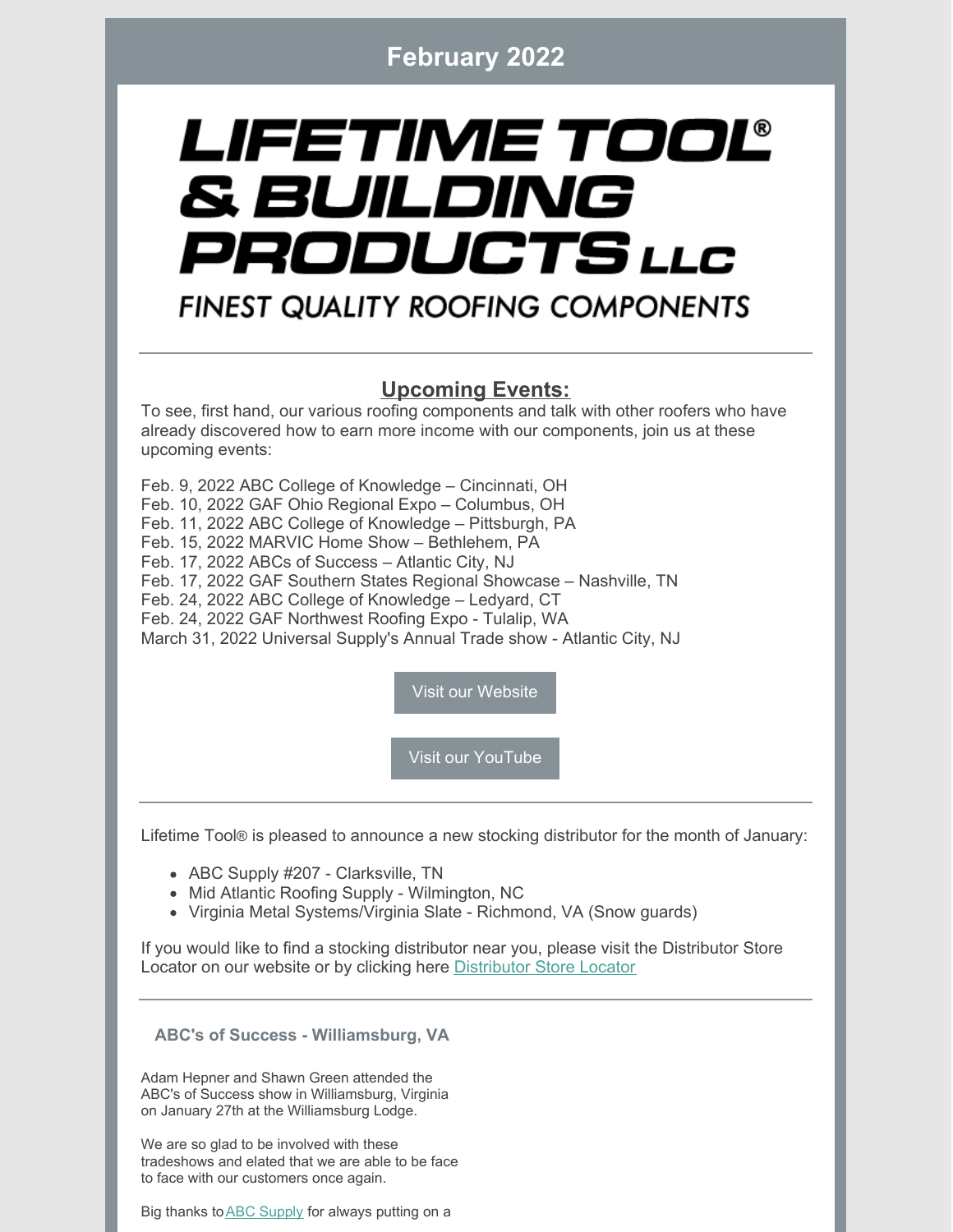great show.

Adam Hepner - 540-931-5695 - [AHepner@LifetimeTool.com](mailto:AHepner@LifetimeTool.com) Shawn Green - 757-266-6850 - [SGreen@LifetimeTool.com](mailto:SGreen@LifetimeTool.com)





### **Giveaway**

If you have been at any of the recent tradeshows that we have exhibited, you have most likely seen the awesome Carhartt® bag that we are giving away.

Visit our booth and enter to win a Lifetime Tool® Carhartt® duffel bag and tool pouch along with other Lifetime Tool® Swag.



**Ultimate Pipe Flashing® for Metal Panels - Primed Version**



**Ultimate Pipe Flashing® for Metal Panels - Kynar® Dark Bronze Version**

## **Ultimate Pipe Flashing® for Metal Roofing Panels**

This February, Lifetime Tool® will be releasing an Ultimate Pipe Flashing® specifically engineered and designed for metal roofing panels. The new Ultimate Pipe Flashing® for metal roofing will feature various colors to choose from as well as a primed version for any custom color. The Ultimate Pipe Flashing® for metal roofs will feature all of the same premium quality elements that our shingle version offers, such as a 100% Pure Silicone Boot, 24g Galvanized Kynar® plate, PVC locking collar and the ability to accommodate pitch up to 18/12. As always, it will be the only flashing that will permanently stop water intrusion around the pipe flashing on either shingle roofs and now metal roofs, too!

As always, all of our parts are 100% manufactured in the USA and each Lifetime Tool® roofing component is hand inspected for quality!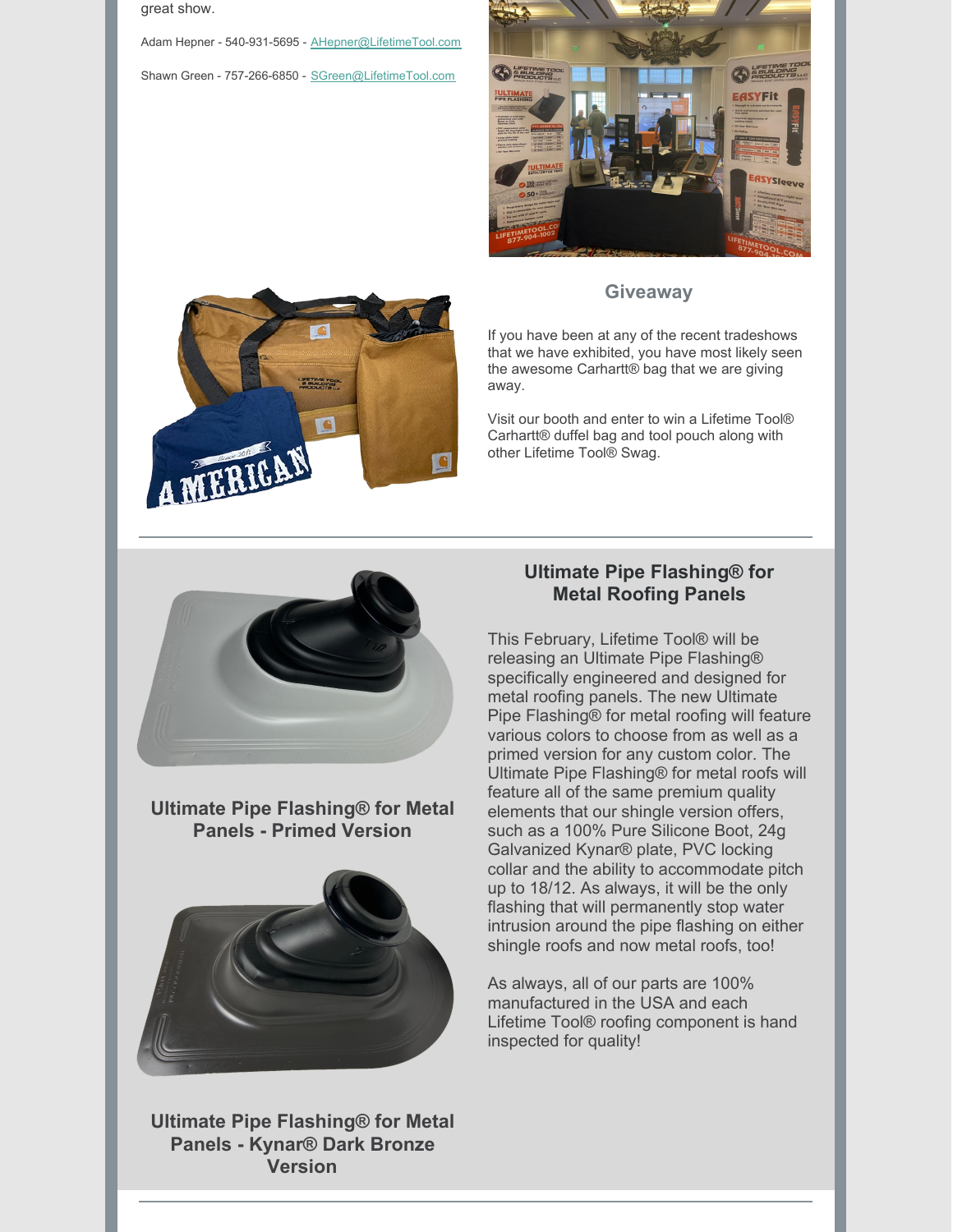## *Familiar Faces*



#### Jay Ouzts Territory Sales Manager 843-300-5267 [JOuzts@LifetimeTool.com](mailto:JOuzts@LifetimeTool.com)

#### Covering:

Coastal Carolina's, Savannah, GA & Northeastern North Carolina

#### Fun facts about Jay:

Born and raised in the small town of Edgefield, SC, Jay attended Wardlaw Academy and was a multisport athlete. During his time there, he met his future wife, Amanda. After a stint in Myrtle Beach, SC and Nashville, TN, the couple settled in the Lowcountry of South Carolina near Charleston. Jay having a background through his family in the construction industry decided to pursue an opportunity working for a local roofing contractor as an estimator and project manager for several years before coming on board with Lifetime Tool® and Building Products.

When he is not working, Jay spends time with his wife, Amanda, and their two boys, Samuel and Grady. He enjoys going on their many camping adventures with their two dogs. He also enjoys saltwater fishing with the boys, weekend cookouts, college gamedays and restoring old classic vehicles.

# **Roofer Spotlight**

*Mid Shore Exteriors - Trappe, MD*